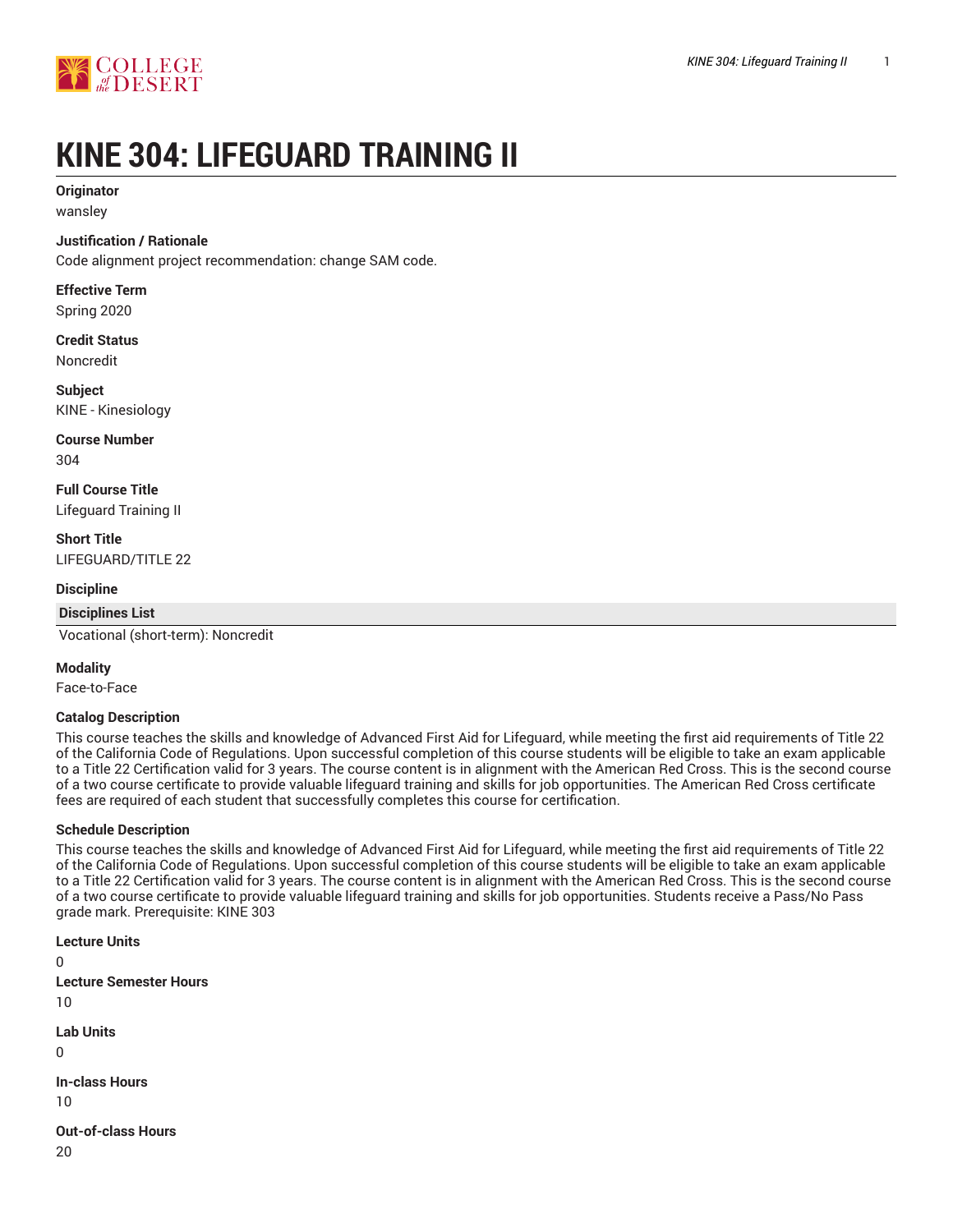

#### **Total Course Units**

 $\Omega$ 

**Total Semester Hours** 30

**Prerequisite Course(s)** KINE 303

## **Required Text and Other Instructional Materials**

**Resource Type** Manual

**Author**

American Red Cross

## **Title**

Lifeguarding Manual

## **Publisher**

Krames Stay Well Strategic Partnerships Division, ISBN: 978-158480487.

## **Year**

2012-01-01

## **Class Size Maximum**

35

## **Course Content**

1. The Roles and Responsibilities of an Emergency Medical Responder to an Aquatic Emergency

- 2. Scene Size-Up
- 3. Primary Assessment
- 4. History Taking/Second Assessment
- 5. CPR Aquatic Scenario
- 6. Aquatic Medical Emergencies
- 7. Identifying Aquatic Victims of Poisoning
- 8. Identifying Aquatic Emergencies of Substance Misuse and Abuse
- 9. Aquatic Environmental Emergencies
- 10. Shock
- 11. Bleeding and Trauma
- 12. Aquatic Skill Application of external bleeding
- 12. Soft Tissue Injuries
- 13. Injuries to the Chest and Abdomen
- 14. Injuries to Muscles, Bones and Joints
- 15. Injuries to the Head, Neck and Spine
- 16. Skill Application of rigid splint, sling and binder, anatomic splint and soft splint of Aquatic Emergencies
- 17. Skill Application of manual stabilization, open head wound, impaled object in eye
- 18. Childbirth Emergencies and Protocol in Aquatic settings

## **Course Objectives**

|             | <b>Objectives</b>                                                                                                                                |
|-------------|--------------------------------------------------------------------------------------------------------------------------------------------------|
| Objective 1 | Identify the roles and responsibilities of the Emergency Medical Responder near an aquatic facility.                                             |
| Objective 2 | Understand body systems and how they interrelate.                                                                                                |
| Objective 3 | Describe how and when to move a victim near an aquatic facility, and in both shallow and deep water.                                             |
| Objective 4 | Explain and demonstrate victim assessment, including scene size up, initial assessment, physical exam, sample<br>history and ongoing assessment. |
| Objective 5 | Recognize severe bleeding and demonstrate how to control it in an aquatic emergency.                                                             |
| Objective 6 | Recognize the signs and symptoms of shock and describe how to minimize its effects.                                                              |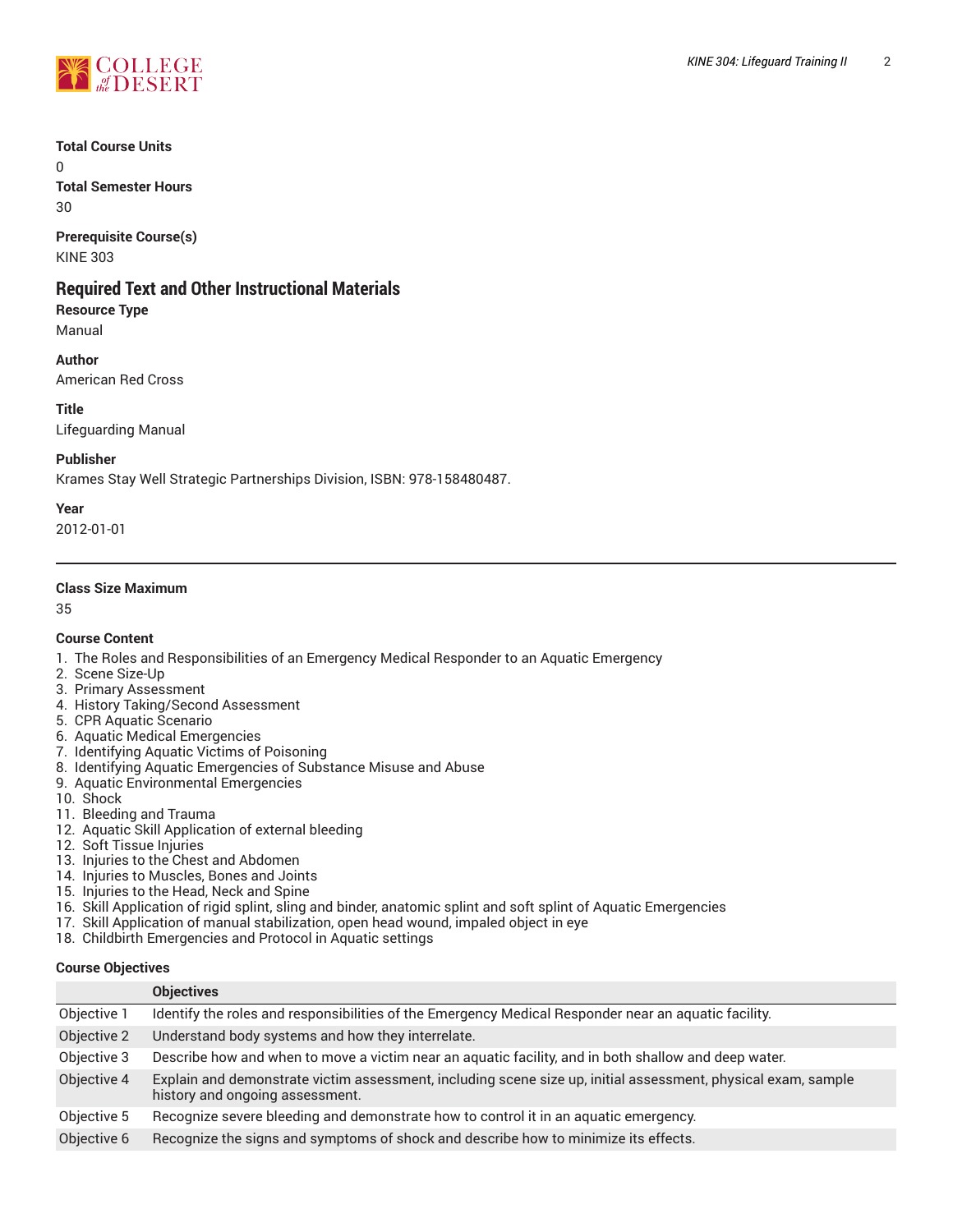

| Objective 7 | Recognize the signs and symptoms of various soft tissue and musculoskeletal injuries, and demonstrate how to care<br>for them. |
|-------------|--------------------------------------------------------------------------------------------------------------------------------|
|             |                                                                                                                                |

Objective 8 Recognize the signs and symptoms of medical and behavioral aquatic emergencies and childbirth, and describe general and specific care.

## **Student Learning Outcomes**

| Upon satisfactory completion of this course, students will be able to:                                                             |
|------------------------------------------------------------------------------------------------------------------------------------|
| Identify the functions of the Emergency Medical Service system and the responsibilities and roles in the EMS chain of<br>survival. |
| Apply skills and techniques for taking care of various soft tissue and musculoskeletal injuries.                                   |
| Demonstrate how to control severe bleeding.                                                                                        |
| Comprehend the signs and symptoms of medical and behavioral emergencies and childbirth.                                            |
| Apply general care for medical and behavioral emergencies and childbirth.                                                          |
| Explain and demonstrate victim assessment, initial assessment, and ongoing assessment.                                             |
|                                                                                                                                    |

### **Methods of Instruction**

| <b>Method</b>                      | Please provide a description or examples of how each instructional<br>method will be used in this course. |
|------------------------------------|-----------------------------------------------------------------------------------------------------------|
| Demonstration, Repetition/Practice |                                                                                                           |
| Collaborative/Team                 |                                                                                                           |
| Activity                           |                                                                                                           |
| Technology-based instruction       |                                                                                                           |
| Self-exploration                   |                                                                                                           |
| <b>Role Playing</b>                |                                                                                                           |
| Participation                      |                                                                                                           |
| Observation                        |                                                                                                           |
| Lecture                            |                                                                                                           |
| Individualized Study               |                                                                                                           |
| Discussion                         |                                                                                                           |

## **Methods of Evaluation**

| <b>Method</b>                                    | Please provide a description or examples of how<br>each evaluation method will be used in this course. | <b>Type of Assignment</b> |
|--------------------------------------------------|--------------------------------------------------------------------------------------------------------|---------------------------|
| College level or pre-collegiate essays           |                                                                                                        |                           |
| Oral and practical examination                   |                                                                                                        |                           |
| Self-paced testing, Student preparation          |                                                                                                        |                           |
| Student participation/contribution               |                                                                                                        |                           |
| Tests/Quizzes/Examinations                       |                                                                                                        |                           |
| Self/peer assessment and portfolio evaluation    |                                                                                                        |                           |
| Product/project development evaluation           |                                                                                                        |                           |
| Group activity participation/observation         |                                                                                                        |                           |
| Presentations/student demonstration observations |                                                                                                        |                           |
| Computational/problem-solving evaluations        |                                                                                                        |                           |
| Field/physical activity observations             |                                                                                                        |                           |
| Self-paced testing, Student preparation          |                                                                                                        |                           |
| Portfolios                                       |                                                                                                        |                           |
| Critiques                                        |                                                                                                        |                           |
| Written homework                                 |                                                                                                        |                           |

**Assignments**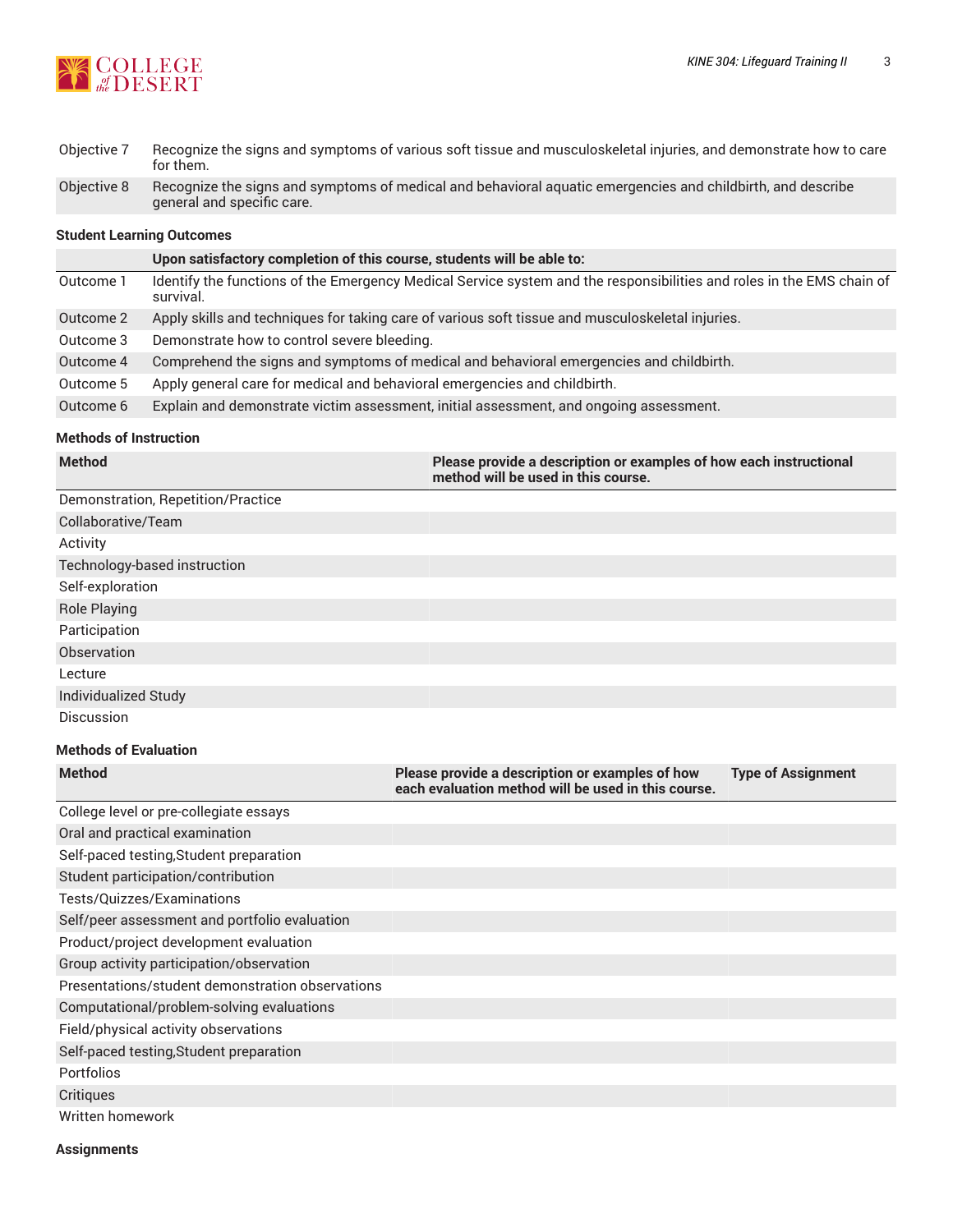

#### **Other In-class Assignments**

- 1. Practice of primary assessment on responsive patient, unresponsive patient, physical exam and vital signs in aquatic settings.
- 2. Application and skill practice of CPR scenario in aquatic emergencies.
- 3. Application and skill practice of controlling external bleeding in aquatic settings.
- 4. Application and skill practice of rigid splint, sling and binder, anatomic splint, soft splint in aquatic emergencies.
- 5. Application and skill practice of manual stabilization, open head wound, impaled object in eye.

6. Discussion and small group work in various first aid case scenarios such as childbirth, substance misuse and abuse, and poisoning in aquatic settings.

## **Other Out-of-class Assignments**

1. Reading and research

2. Skill and technique practice

**Grade Methods** Pass/No Pass Only

## **MIS Course Data**

**CIP Code** 31.9999 - Parks, Recreation, Leisure, and Fitness Studies, Other.

**TOP Code** 083570 - Aquatics and Lifesaving

**SAM Code** B - Advanced Occupational

**Basic Skills Status** Not Basic Skills

**Prior College Level** Not applicable

**Cooperative Work Experience** Not a Coop Course

**Course Classification Status** Workforce Prep Enhanced Funding

**Approved Special Class** Not special class

**Noncredit Category** Workforce Preparation

**Funding Agency Category** Not Applicable

**Program Status** Program Applicable

**Transfer Status** Not transferable

**Allow Audit** No

**Repeatability** Yes